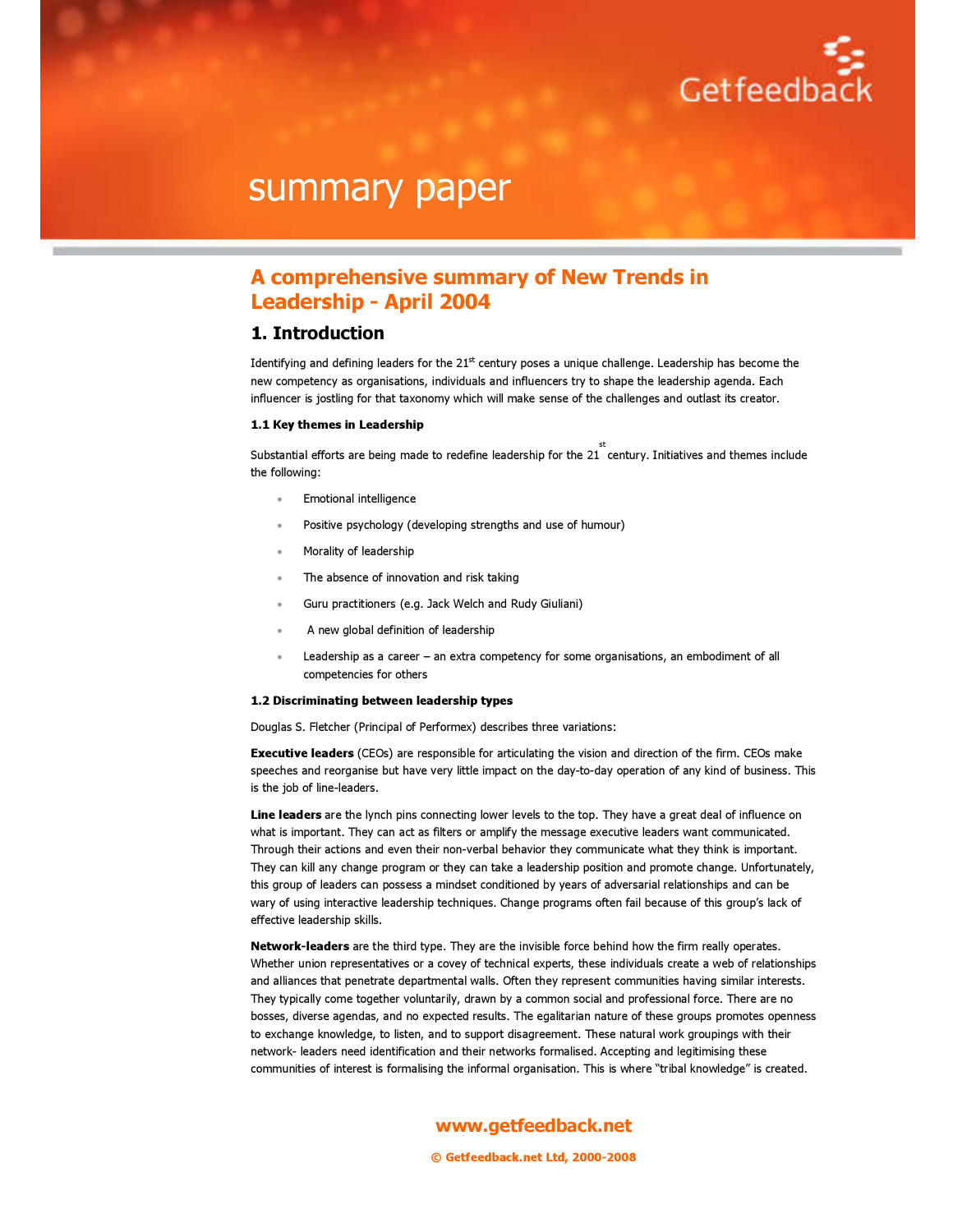

In order to promote new leaders, change, and innovation, these communities must be strengthened to leverage the benefits in today's network organisation.

#### 1.3 The difference between leadership, ruler-ship and protector-ship

The dilemma of a modern leader is about morality. From the dawn of history, leadership of all humanity has been either the call of the prophets, or the exclusive purpose of empires. The former relied mainly on moral authority, the latter principally on sheer physical force. One is more evocative of norms and principles and thus is closer to our conception of leadership, while the other stresses control and subjugation, akin to our view of rule. Indeed, the same working definition of leadership as an expression of moral principles can apply to the issue of institutional leadership and global governance. The tension here is not between individuals, rising to the moral challenges of leadership or succumbing to the expediencies of power. It is between two competing conceptions: the supreme rule of the concept of state sovereignty tenaciously defended by its principal beneficiaries on the one hand, and global governance institutions with a moral vocation to devise common solutions to common human concerns on the other.

### 2. The Business Context of Leadership

The context in which 21st century leaders operate is complex and fast moving. Here is Getfeedback's summary of the latest business trends.

#### 2.1 Economic

Productivity remains a key driver – getting more for less. The paradox is that UK working hours are high relative to our European peers, yet productivity is lower. Organisations have an urgent need to work more efficiently and effectively and will push to keep unit costs down even if activity is ramped back up.

Relationship customer management – relationships are managed both up and down the supply chain as organisations specialise and chain elements fragment.

Service based economy. Organisations hire 'heads' rather than 'hands' with major implications for human capital management.

Globalisation of the economy with a local, service based focus.

Reform of the pension structure and lack of confidence in pensions schemes in general.

Lack of trust in corporations and their leaders high - particularly following Enron etc.

Aging population - 65% of the US wealth is held by the over 65's; 50% of European wealth is held by the over 50's.

The Eastern challenge to European business: 1 worker in Singapore costs as much as – 3 in Malaysia, 8 in Thailand, 13 in China, 18 in India; cost of a programmer in China \$12.50/hr – cost of programmer in USA \$56.

The UK outlook for 2004 is reasonable – the long term picture is weaker.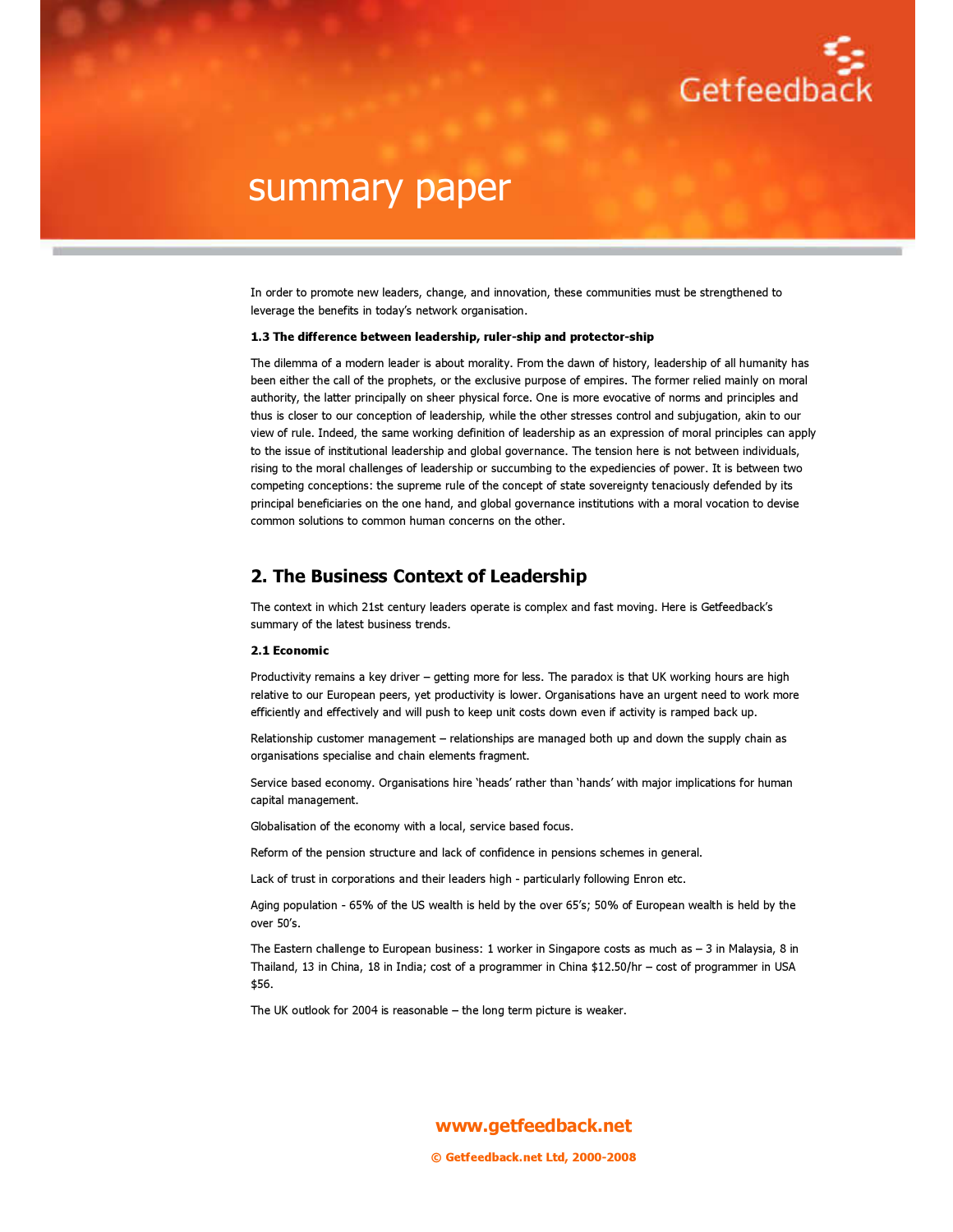

#### 2.2 Sociological

The female  $E$  is increasingly powerful but women are not correspondingly represented in business (a stakeholder group that is missing from the agenda)

Global Health issues - HIV/AIDS, SARS, obesity

Increasing mobility of the workforce - uncertainty is increasing the demand for leaders to understand how to motivate people in times of uncertainty

The importance of global corporate citizenship – research indicates that reputation outranks financial measures of success in the eyes of CEOs

#### Great brands create tribes

Human needs remain the same – security, food, being loved, relationships, fulfillment – despite changing ways of satisfying them

Work- life balance is a key issue of importance for new graduates, not just mature employees

Meta values direct consumer behaviour, worker motivation, investor relations - huge erratic fluctuations in how people feel. Media and emotions rule.

#### 2.3 Political

Europe is increasing in size with the aggregated economy approaching that of US in size. However surprisingly little integration – 25 countries, over 1000 tribes, 30 languages; policy unrest, poor democracy, weak leadership, strong regulations

Terrorism – a growing and uncertain threat at home and abroad. Implications for business and business travel.

The need for peace to promote security and prosperity

Recent Iraq war has led to poor trust of political leadership particularly in the UK and US

Increased regulation – every issue is pressure to become regulate (child labour, corporate transparency, recycling, safety at work)

#### 2.4 Technical

Outsourcing strengthens and moves away from transactional to strategic partnering. Migration of manufacturing to third world countries

Increasing technology network – internet, intranet, web based solutions

Mixed skills and understanding of new technology in the general population

Good information and communications technology (ICT) encourages both foreign investment and local entrepreneurship.

Biotechnology – changes who we are, how long we live – potential huge impact on demographics

#### How are business leaders responding?

Summarising, Thomas A. Stewart, Editor-in-Chief, Harvard Business Review, USA, five points emerged:

1. Successful companies know exactly what their core business is.

### www.getfeedback.net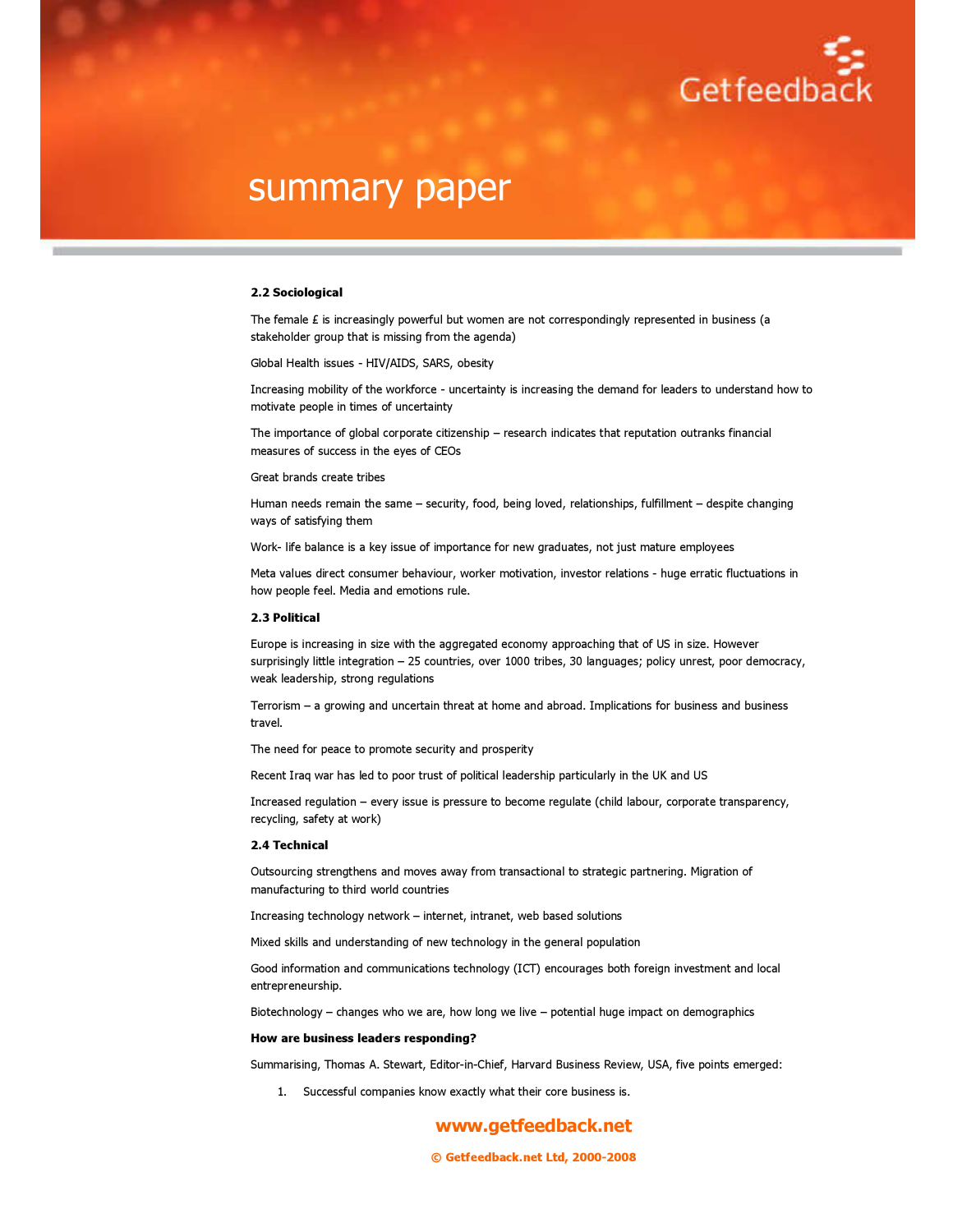

- 2. They look closely at their customers.
- 3. They find something that they can do over and over again.
- 4. When deciding on expansion, they look to adjacent operations, like services.
- 5. They avoid the "allure of the new" and focus on what they can do to drive the core business forward.

#### 2.5 The CEO as a Psychologist

While motivating people through fear or by incentives might produce short-term results, a workforce immobilised by anxiety, or preoccupied with maximising the rewards for every single action, will eventually stagnate, or worse, revolt. As leaders try to maximise the limited resources they have to work with, finding ways to maintain and sustain the company's richest resource – human capital – remains one of their biggest challenges. In exploring the leadership needs of today, Anthony Robbins, Chairman of the Board and Founder, Anthony Robbins Companies, USA, presented his key to success: today's leaders and managers must become practical psychologists.

Because our emotional state so significantly influences our actions, leaders must understand not only their own emotional state, but also that of the people they lead. "The only difference between brilliant and brutal moments is your [mental] state," said Robbins, who repeatedly demonstrated the powerful connection human physiology has to human emotion. Positive emotional power contributes to individual success. Robbins second major message was that "success without fulfillment is failure." The key to success, then, is understanding the nature of fulfillment. "To influence somebody else, you must know what already influences them," said Robbins, and he explained this influence by identifying six human needs: · the need for stability and certainty · the need for variety and uncertainty · the need to feel significant · the need for connection with someone or something · the need to grow · the need to contribute beyond oneself.

### 3. The Morality of 21<sup>st</sup> Century Leadership

Morality will be the challenge for  $21<sup>st</sup>$  century leaders.

- Harvard Business School was the first to offer a class on "social factors in business enterprise" in 1915
- Higgs Report, CSR, corporate scandal and increased calls for corporate governance reform together will bring leadership morality to the forefront of the leadership agenda.

#### 3.1 Defining moral leadership

There has been much work attempting to develop a general theory of leadership. Trait, transactional, transformational, path-goal, contingency and situational theories, all abound. These theoretical constructs seek to both define and explain leadership. However, there is no generally accepted or even widely disseminated theory of ethical leadership. As Northouse in Leadership: Theory and Practice (Sage Publications, 2001) states twice in the book: "… very little research has been published on theoretical foundation of leadership ethics …" Without a theoretical foundation of support, the concept of ethical leadership is impotent to guide human behavior.

The subject of moral/ethical development ranges from infant development to the seventh stage of Kohlberg's moral development model in which the individual transcends his or her own mortality and comes to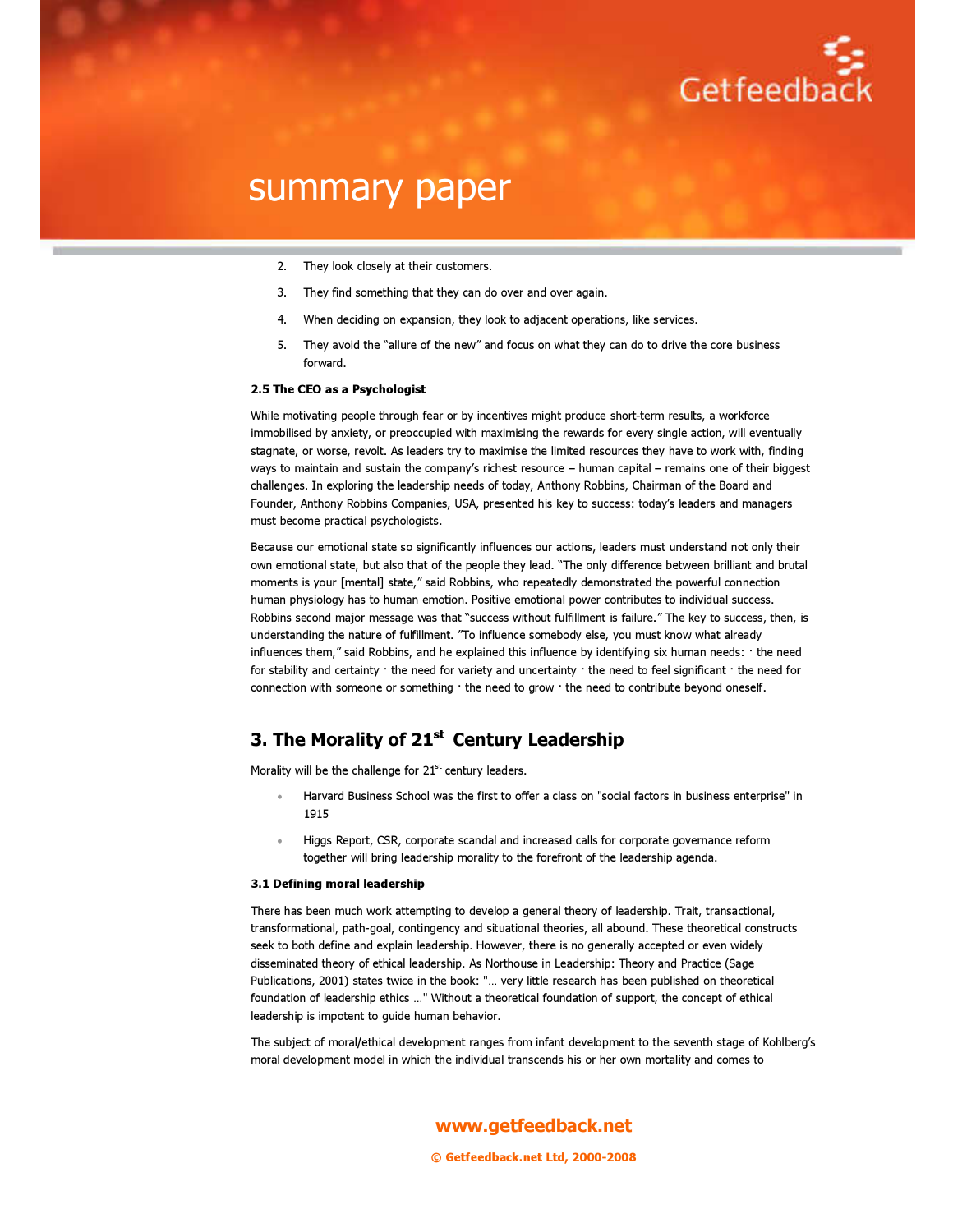

understand universal moral principles. Moral development and leadership is important to educators, health care professionals, community organisers and business professionals. The relationship between moral behavior and leadership with progress was clear. However, "how to" articles are few and articles on actual results of moral leadership development programmes were virtually impossible to be found.

#### 3.2 Developing moral leadership practices

In order to begin to develop a theory of ethical leadership, one must realise that the term "ethical" in front of the word "leadership" today is merely seen as imposing constraints on the leader. Ethics today is taught from a negative point of view. One studies ethics in law school, other graduate schools and in new courses springing up in the business and non-profit worlds and each of these courses tries to teach people what not to do. No body of knowledge and certainly no successful behavioural modification training can ever be based on trying to teach people what not to do. The number and categories of unethical behaviour are infinite and only limited by the imaginations of the six billion people on the planet. No course can ever tell someone all the things not to do or even describe all of the categories of actions that are proscribed.

Any theory of ethical leadership must be based on two new premises. First, ethical leadership is a system of thought based on setting rules for what to do, not on what not to do. Second, our definition of leadership must evolve to include ethical behaviour not because ethical behaviour is simply a natural good in and of itself, but mainly as part of the core of what leadership is for pragmatic reasons.

#### 3.3 Conclusion

The information search yielded the following conclusions:

- Individuals can be trained in Moral Leadership.
- Moral Leadership training leads to personal transformation and behavior changes.
- Personal transformation and behavior change leads to better job performance, and the ability and willingness to serve the community, which in turn leads to social transformation.
- However, virtually no organisations or training providers have grasped this area of development or maximised its potential as yet.

### 4. Defining the New Generation of Leaders

Numerous organisations and individuals have sought to place a framework around the key attributes of a successful leader. Chapter Five describes a major research project designed to test whether these multiple frameworks are actually describing the same attributes across the world.

Good leaders create real commercial value. Knowing this has prompted a focus on identifying and defining the attributes of executives and leaders more exactly. But in its enthusiasm, HR has made a crucial oversight.

Namely, by failing to distinguish between nature and nurture, HR has not distinguished between that which is durable (personality, motivations, cultural fit) and that which is changeable (behavioural competence, emotional intelligence). Instead it has relied on a multitude of simple classifications which sound meaningful, none of which help an organisation to either select or develop executives and leaders. HR has become preoccupied with personal attributes which cannot be changed (for example authenticity, courage, integrity, timing etc) – whilst concurrently insisting that leaders are made not born.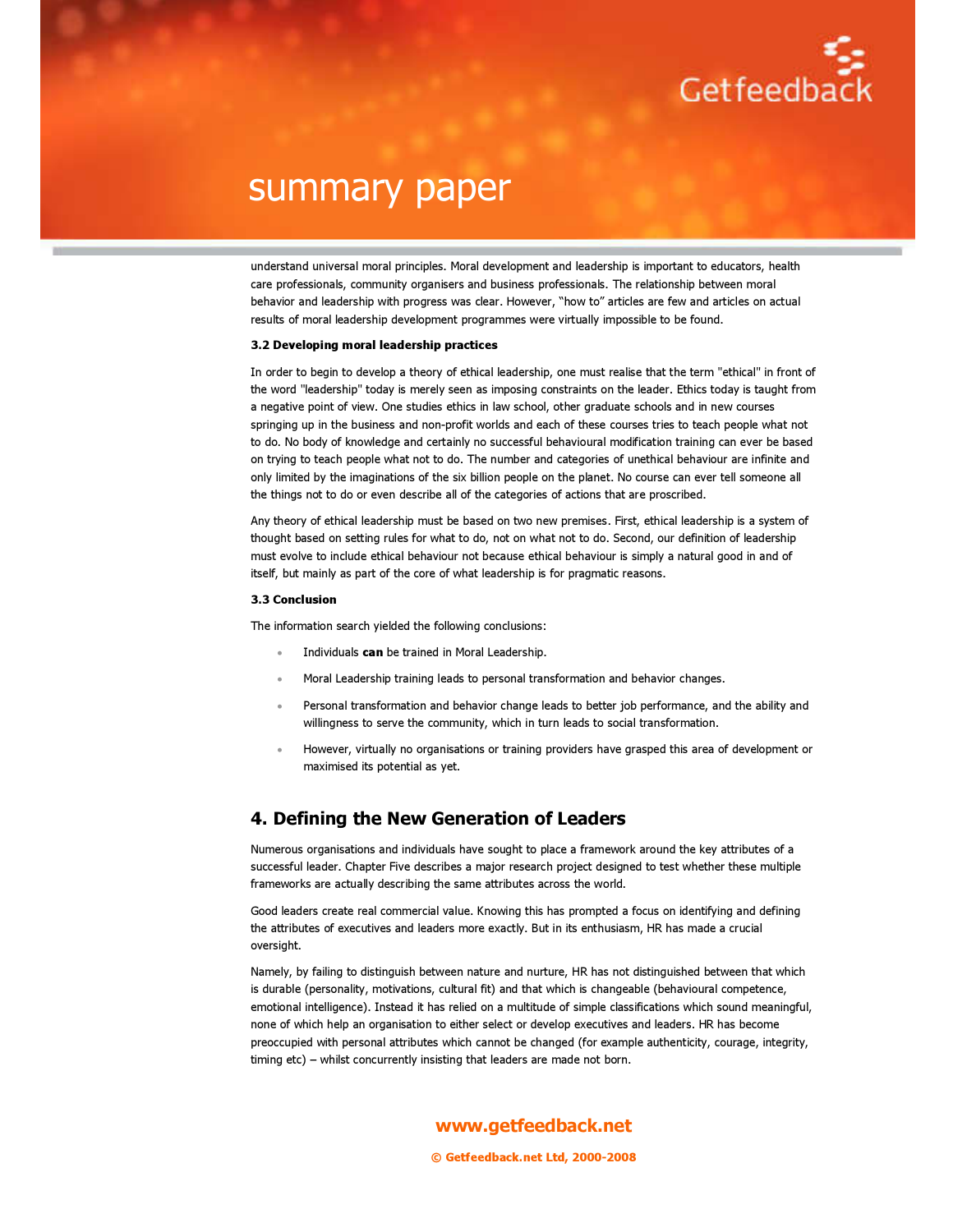

The reality is leaders are born and then developed. Organisations should begin at the selection process and recruit individuals who display specific durable attributes, identified as being required for successful leadership in that organisation. Executive development is then about developing the changeable aspects of an individual, identified as being required for successful leadership, again, in that organisation.

Some durable and changeable attributes will be common to all executive development programmes whilst others will be unique to specific industries and organisations. The value that HR brings to the table is twofold: the clarity to distinguish durable and changeable attributes (selecting against the former and developing the latter) and the insight to define attributes required against the specific needs of the organisation.

As a business partner, HR needs a crystal clear view of the drivers of UK plc in order to strategically advise on executive development. HR must also be the guardian of the development agenda by discriminating between nature, which must be selected for, and nurture, which can be developed. With this in mind, executive development must start with a selection process with the capacity to detect strengths and limitations and then immediately focus on developing changeable aspects in the executive population, identified for success.

### 5. Global Leadership – the GLOBE Project

#### 5.1 Leadership across the Globe – same or different?

In practice, leadership, particularly global leadership, involves facing some fundamental, obvious challenges: motivating followers; mobilising their knowledge, skills, and abilities; creating and implementing an organisational vision; and managing change. A simple universal recipe for overcoming these challenges, however, has been elusive, and truly exceptional leaders have often assumed almost mythical status, their decisions not entirely explainable by ordinary folk. In response, various schools of thought have arisen as to how leadership can be explained, and how it should be exercised, assessed, conceptualised and even defined. Each of these theories has implications for the understanding and practice of leadership.

Is there any evidence that leadership is the same across the globe? GLOBE is a multi-phase, multi-method project in which investigators spanning the world are examining the inter-relationships between societal culture, organisational culture, and organisational leadership. GLOBE is ground breaking because it defines the principle characteristics of leadership as perceived globally. It identifies nine attributes that are accepted across the globe as characteristics of successful leaders. It is the largest collection of data relating to leadership skills that has ever been collected and provides clear evidence that leadership can be defined as a global concept.

In addition, this groundbreaking research analysed what managers in different countries wanted more or less of from their leadership. This approach provides fascinating information for any leader who has to lead across different cultural boundaries. For instance, the research finds that in England, managers endorse leaders who aim for a freer organisation with less control, the implication being that those who are led exhibit self control rather than labouring under management control. This also reduces rule-based decisionmaking, giving discretion to those who are able to exercise it. Armed with culturally specific data that is matched to the culturally accepted and globally expected characteristics of leaders, leaders will better positioned to provide leadership that will transform an organisation from the as-is to the as-required in a more scientific fashion.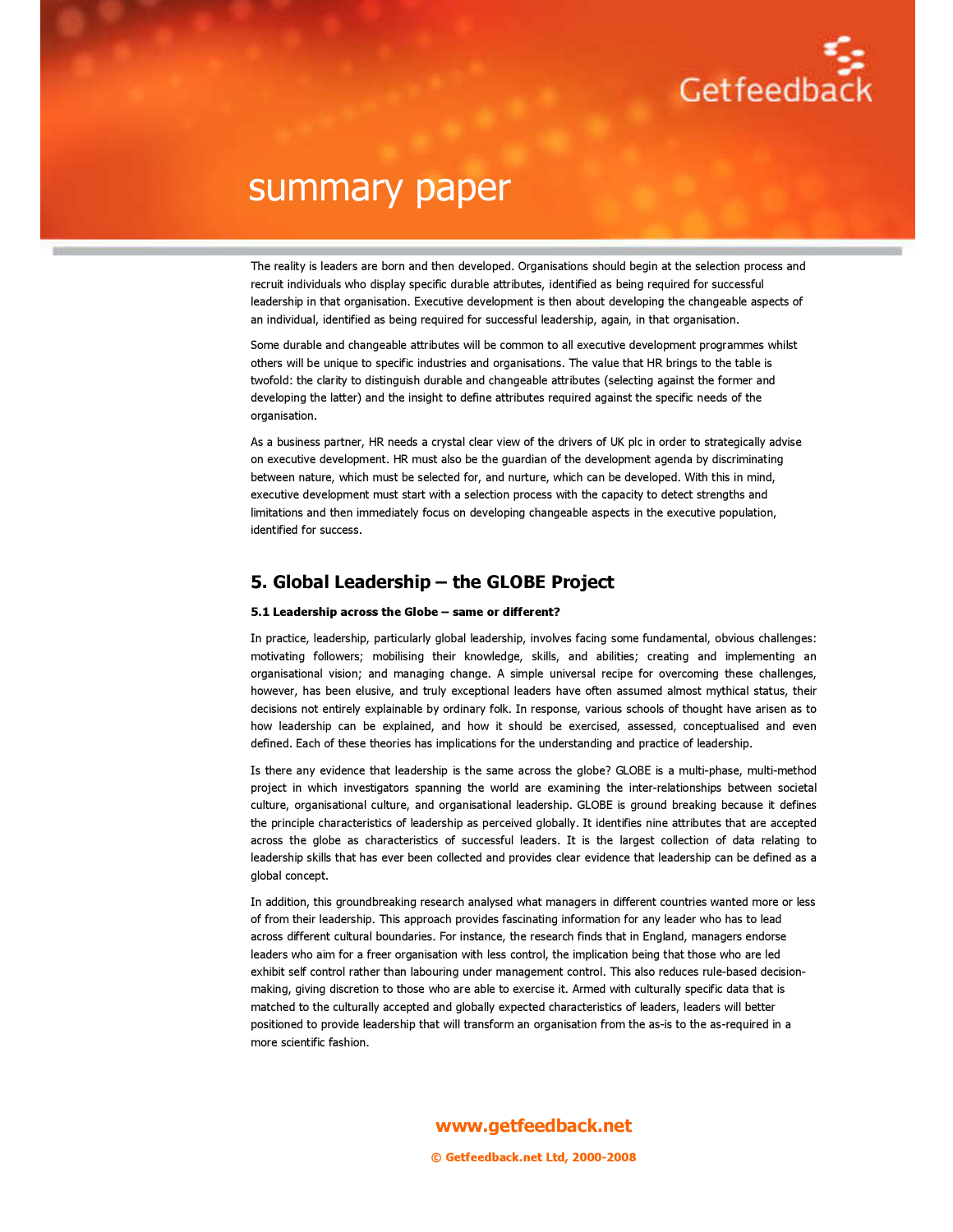

Approximately 170 social scientists and management scholars from 61 cultures and countries representing all major regions throughout the world are engaged in this long-term programmatic series of cross-cultural leadership studies. The scale of the GLOBE research, and the volume of substantive data suggest that it would be possible to build a model by which existing leaders can be measured against the nine criteria referenced by Dr Simon Booth. In fact Getfeedback has already initiated this thinking to develop an objective assessment that will identify as-is versus perceived requirements of good global leaders compared with as-is and required capability thus, by implication, pinpoint the areas in which a leader may need development to become more effective and successful. This is different to current methodology used by most organisations which focuses on assessing leadership capability only to identify the development needs of the leader.

#### 5.2 Developing global leaders

It is important to note that the leader who displays strengths in all four of these areas rarely exists because possessing all of the attributes would by implication entail that the leader is somewhat superhuman. The conclusion that we draw from this is that there must be a number of leaders combining their strengths for the good of the organisation, thus providing more evidence that the days of an organisation being led by one individual are becoming more and more unlikely.

#### A complete model would look like this:

#### Step one – Information

• Cross cultural awarnesss

#### Step two – Empathy

• Cultural sensitivity

Step three – Modeling

Cultural insider

#### Step four – Conceptual thinking

• Cultural comparator

#### Step five – Facilitation

• Trans-cultural synthesis

Most schemes involve the leader researching and empathising, but stop short of becoming a cultural insider. Becoming an insider is crucial to enable the leader to create a new culture within an organisation that encourages followers and is indicative of the success of that organisation.

Relationships and systems thinking are the currency of global leadership. The focus on relationships is a need to unify diverse people and cultures. The focus on systems thinking is the need to avoid falling in to the trap of systems archetypes – perceived solutions that turn out to be intractable problems.

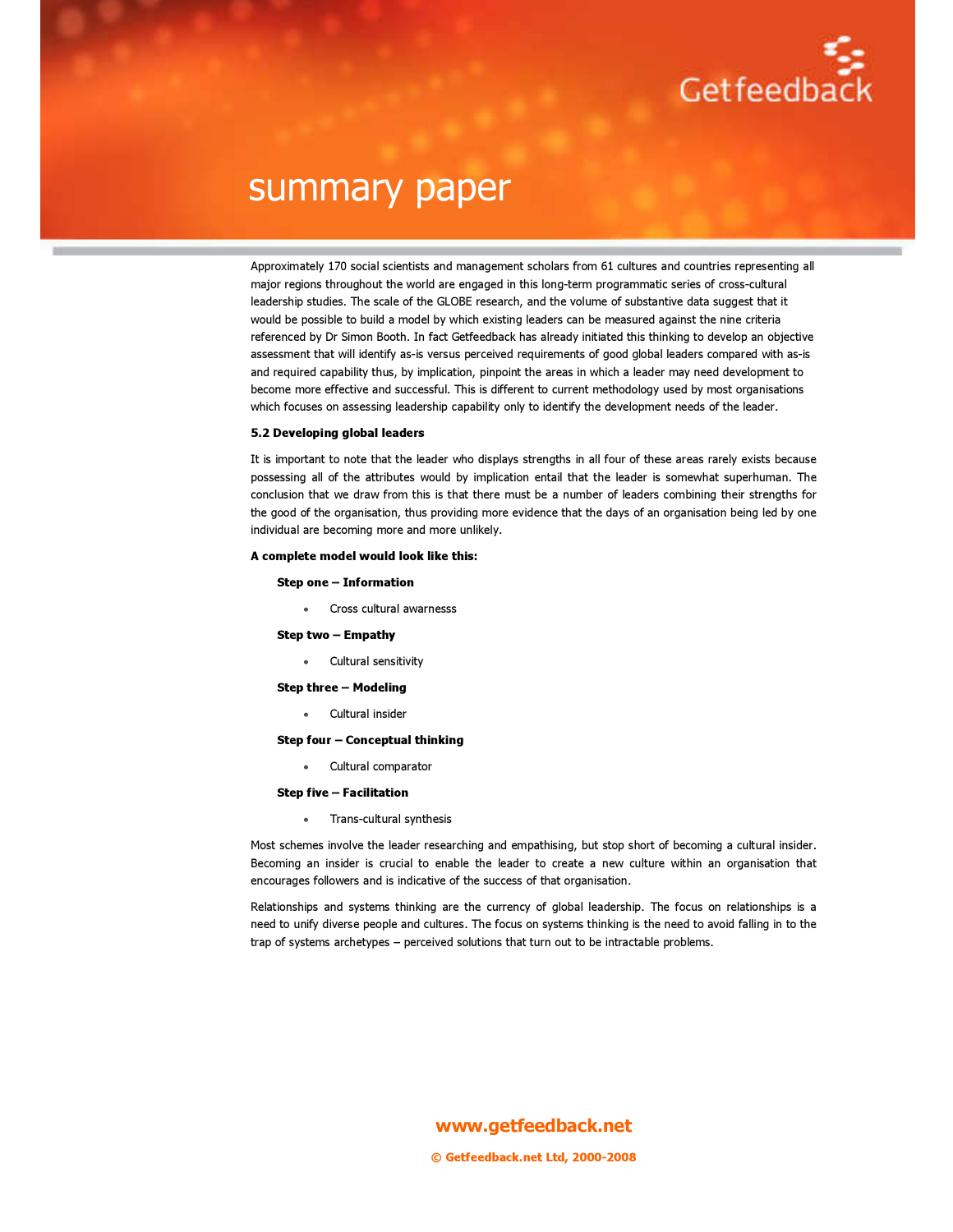

#### 5.3 Summary of the key points

- Global leadership development needs to be led
- Global leaders are more than geocentric globe trotters
- HR's role in developing global leaders is design and governance
- More complex than national leadership development
- A framework gives leaders a currency in which to invest
- Global leadership is a career
- Global leadership = global collaborative advantage

### 6. Speakers and Gurus

#### 6.1 Leadership Gurus

#### Warren Bennis - Research Fellow, Harvard Business School

Warren Bennis is University Professor and Distinguished Professor of Business Administration and Founding Chairman of The Leadership Institute at the University of Southern California. He is also Visiting Professor of Leadership at the University of Exeter and a Fellow of the Royal Society of the Arts (UK).

Starting his career over 45 years ago, he has authored or edited over 27 books, including the best-selling Leaders and On Becoming a Leader, both translated into 21 languages. The Financial Times recently designated Leaders as one of the top 50 business books of all times. In 1998, Jossey-Bass republished his pathbreaking book, first published in 1968, The Temporary Society, co-authored with Phil Slater. His book of essays, An Invented Life; Reflections on Leadership and Change, was nominated for a Pulitzer Prize. His latest books, Organising Genius, 1997 (chosen by Financial Times as one of the top 10 management books of 2000), Co-Leaders, 1999, Managing the Dream, 2000, and his 2001 co-edited volume, The Future of Leadership summarise Bennis' major interests: Leadership, Change, and Human Development.

#### Lynda Gratton, Associate Professor of Organisational Behaviour, London Business School

Also as Dean of the full-time MBA Programme, Lynda directs the School's executive Human Resource Strategy programme and is Research Director of The Leading Edge Research Consortium.

Lynda has a dynamic research portfolio, at the centre of which is The Leading Edge Research Initiative which focuses on identifying and articulating how business strategy is developed through people. Since 1993 a series of in-depth studies of 8 large companies have resulted in increased understanding of this complex issue. The results of this research have been published in a number of research articles and summarised in Strategic Human Resource Strategy: Corporate Rhetoric and Individual Reality, published by Oxford University Press.

#### Sumantra Ghoshal, Chair of Strategic Leadership, London Business School

Now Professor Strategic Leadership at London Business School after spells at INSEAD and MIT. Working in long-established partnership with Harvard's Christopher Bartlett he has become one of the world's most respected business thinkers through the co-authored books Managing Across Borders: The Transnational

www.getfeedback.net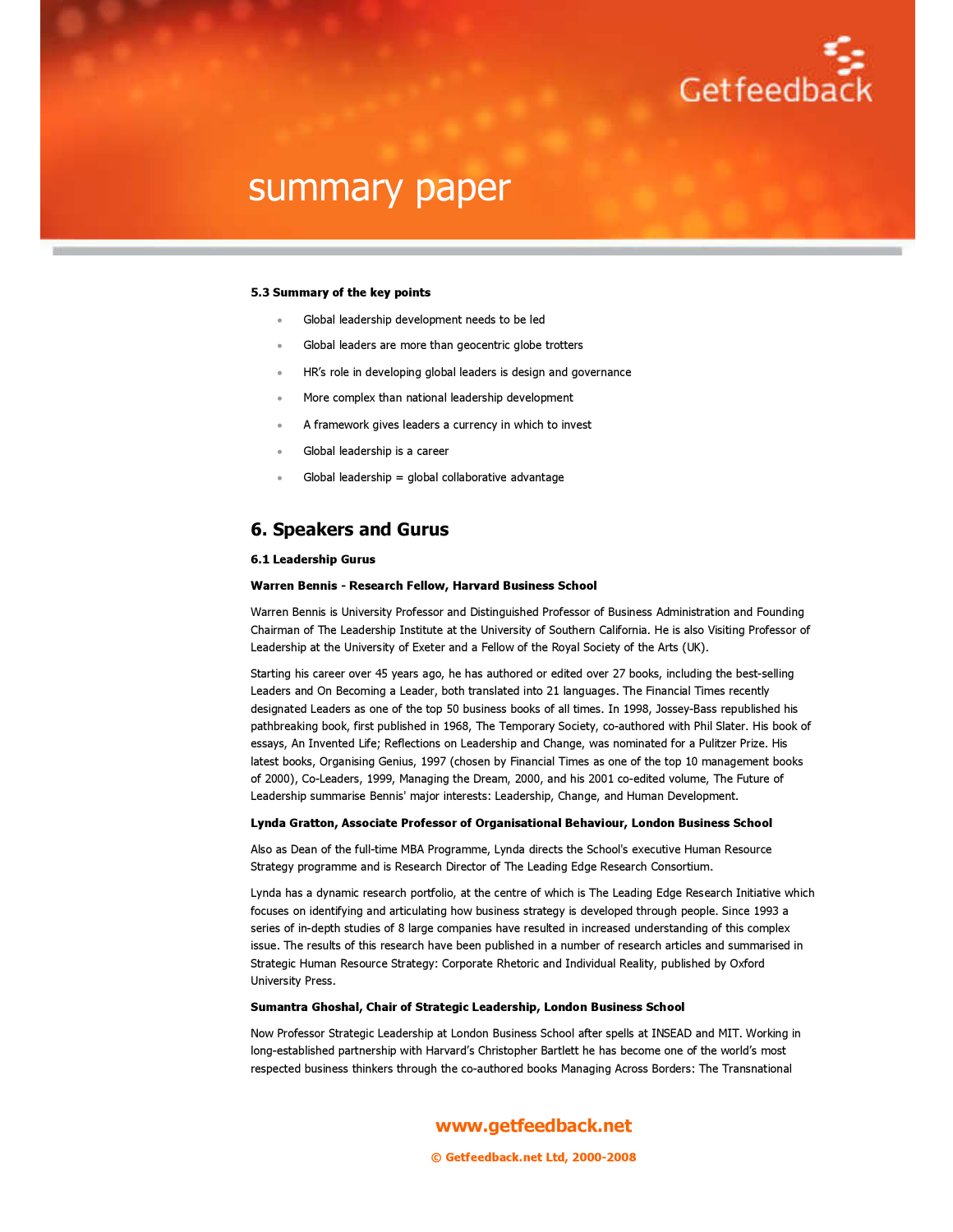

Solution (1988); Transnational Management (1990); Organisation Theory and the Multinational Corporation (1993); and The Individualised Corporation (1997).

His most recent work focuses on the need to develop strategy which encompasses people. He has been critical of the current fad for knowledge management. "To say knowledge management hasn't delivered the goods is an exaggeration", says Professor Ghoshal. "But overall, organisations haven't reaped the benefits predicted. Many companies initially saw knowledge management as a technical task and handed it over to their IT people, who went away and created sophisticated IT systems. But it's really a social not technological issue.

Where it has been effective it is because much more attention was put on the human dimension – the social, emotional and relational context."

#### Rudolph W. Giuliani, 107th mayor, City of New York

Born in Brooklyn, New York, Rudolph W. Giuliani was elected the 107th mayor of the City of New York in 1993. Prior to becoming mayor, he had been Associate Attorney General, the third highest position in the United States Department of Justice, a position he left in 1983 to become US Attorney for the Southern District of New York. He was voted Time 2001 Person of the Year. He founded Giuliani Partners, a consulting firm, in January 2002, and is based in New York.

Deepak Sethi is Vice President of Executive and Leadership Development for the Thomson Corporation, a \$7 billion information and specialised publishing company. Previously, he was assistant director for executive education for AT&T. His work has been featured in the Wall Street Journal, USA Today, and NY Newsday. Deepak is a keynote speaker for Linkage Inc. at their annual Leadership Development Conference "No longer are we sure what it means to lead, whether at the top, the middle, or the front lines of an organisation. Yet we continue to define leadership primarily as the work of senior executives. In so doing, we overlook some of the most important and abundant sources of leadership."

#### Dr Patrick Dixon, Chairman, Global Change Ltd

Dr Patrick Dixon is often described in the media as Europe's leading Futurist and has been ranked as one of the 50 most influential business thinkers alive today (Thinkers 50). Chairman of Global Change Ltd, he is author of twelve books printed in nine languages – titles include Futurewise: Six Faces of Global Change, The Genetic Revolution, The Truth about Westminster, The Truth about Drugs and The Truth about AIDS.

Dr Dixon has spoken to audiences in 43 countries and is one of the world's most sought after keynote speakers at corporate conferences and client events. His multimedia vision of the future is experienced by up to 3,000 people a time, in up to four countries a week. Challenging, hard-hitting, provocative, dynamic, passionate and practical as well as entertaining, motivating people to change, backed by data and original research.

He advises multinational company boards and senior teams on strategic implications of a wide range of global trends such as the new economy, the digital society, financial services, biotechnology, health care, geopolitical issues, lifestyle changes, consumer behaviour, employee motivation, public policy, corporate ethics and social responsibility.

rd

#### Dr Dixon's 10 facets of Leadership in the 3 Millennium

- 1. Leadership is everything
- 2. Preparing for the unexpected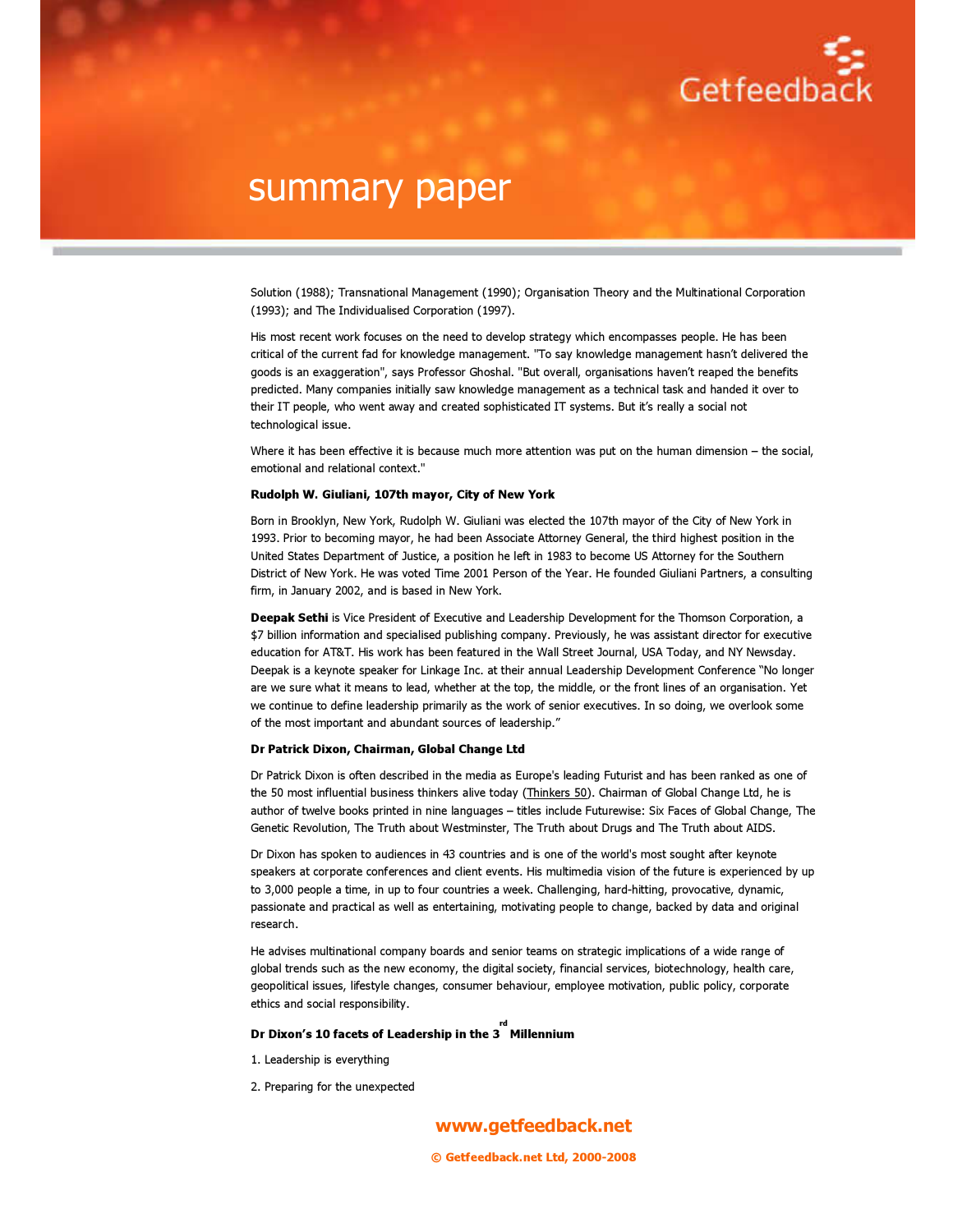

- 3. Faster reaction times
- 4. Flatter structures
- 5. Teams and partners
- 6. Investing in people
- 7. Visionary technology
- 8. Sensitive to culture
- 9. Creating family
- 10. Providing purpose and meaning

#### 6.2 Other Leadership and Management Thinkers

There is no shortage of guru lists out there but few offer an objective, quantitative ranking. Business publications generally gather nominees, and then editors or boards of experts rank them according to largely subjective criteria. But while these lists might provoke lively debate around the water cooler (and perhaps generate enough buzz to sell extra copies of the magazine), they offer managers and executives little in the way of practical, actionable information.

Here are two for reference, the first is ranked quantitively and the second, qualitively:

#### Accenture's quantitively ranked Top 50

Thinkers 50: The Thinkers 50 2003 provides a completely new ranking, the definitive guide to which thinkers and ideas are in - and which have been consigned to business history. More than that, it offers a unique snapshot of the practices and personalities shaping the world of work and the way we do our jobs.

http://www.thinkers50.com/

### 7. Research Projects

#### 7.1 Summary of Existing Research to date

The leadership literature of the 1970s and 1980s, with its focus on effective leaders, revisited personal traits as determinants of leadership abilities. It primarily contributed to understanding the impact of personal characteristics and individual behaviors of effective leaders and their role in making organisations successful. The studies differentiated between leaders and managers and introduced a new leadership characteristic - vision -- and explored its importance. Along with having vision, effective leaders are said to facilitate the development of a shared vision and value the human resources of their organisations. In addition to these insights on leadership, a new theory emerged -- transformational leadership.

#### Leaders versus Managers

"Managers are people who do things right and leaders are people who do the right thing" (Bennis & Nanus, 1985, p. 21). Burns (1978) describes managers as transactors and leaders as transformers. Managers concern themselves with the procurement, coordination, and distribution of human and material resources needed by an organisation (Ubben & Hughes, 1987). The skills of a manager facilitate the work of an organisation because they ensure that what is done is in accord with the organisation's rules and regulations.

www.getfeedback.net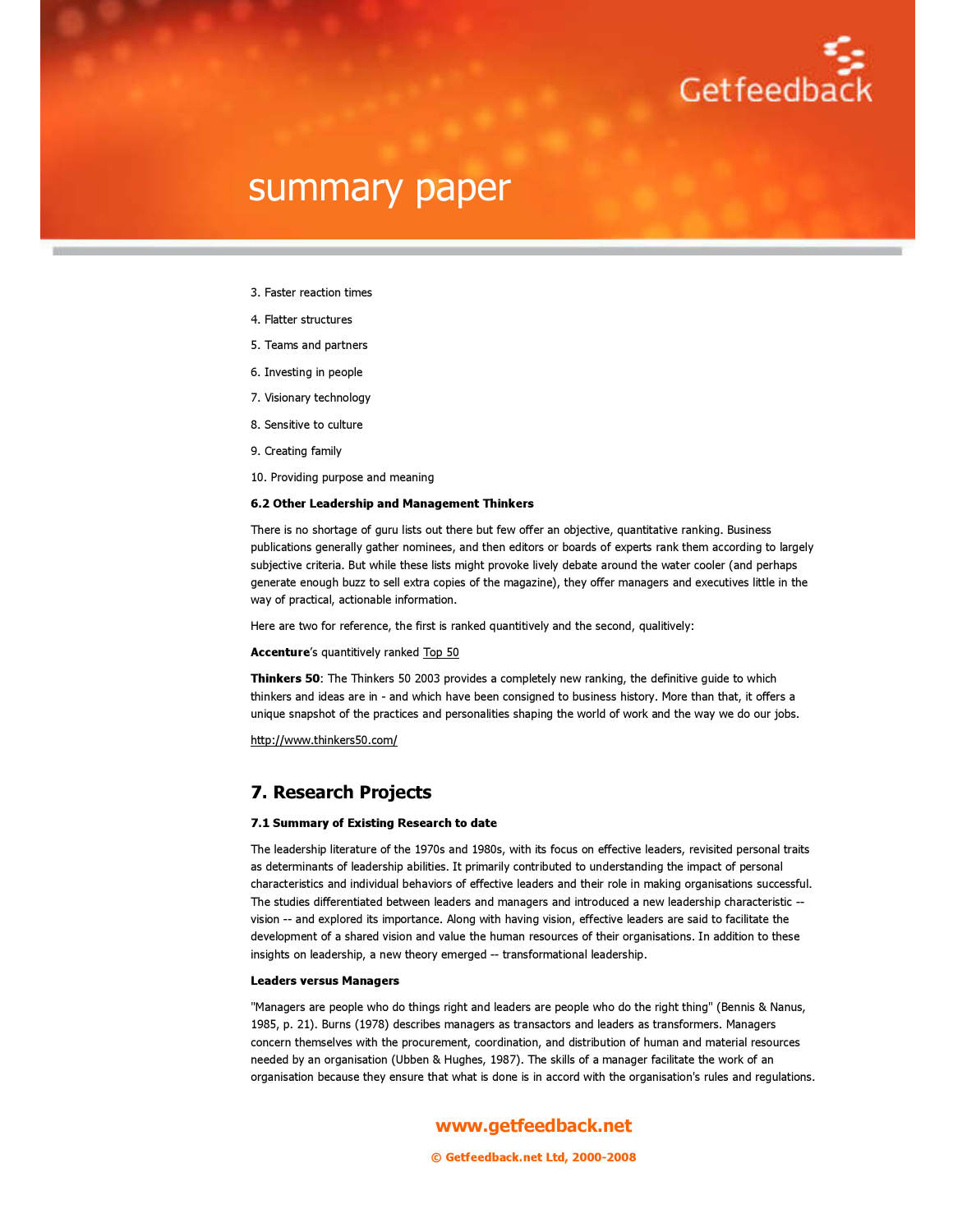

The skills of a leader ensure that the work of the organisation is what it needs to be. Leaders facilitate the identification of organisational goals. They initiate the development of a vision of what their organisation is about. "Management controls, arranges, does things right; leadership unleashes energy, sets the vision so we do the right thing" (Bennis & Nanus, 1985).

The central theme of the research is that those who find themselves supervising people in an organisation should be both good managers and good leaders. As Duttweiler and Hord (1987) stated, "the research shows that in addition to being accomplished administrators who develop and implement sound policies, procedures, and practices, effective administrators are also leaders who shape the school's culture by creating and articulating a vision, winning support for it, and inspiring others to attain it".

#### Vision

"All leaders have the capacity to create a compelling vision, one that takes people to a new place, and the ability to translate that vision into reality" (Bennis, 1990). Current leadership literature frequently characterises the leader as the vision holder, the keeper of the dream, or the person who has a vision of the organisation's purpose. In Leadership Is an Art (1989), De Pree asserts that "the first responsibility of a leader is to define reality". Bennis (1990) writes that leaders "manage the dream" (p. 46) . Vision is defined as "the force which molds meaning for the people of an organisation" by Manasse (1986).

According to Manasse, this aspect of leadership is "visionary leadership" and includes four different types of vision: organisation, future, personal, and strategic. Organisational vision involves having a complete picture of a system's components as well as an understanding of their interrelationships. "Future vision is a comprehensive picture of how an organisation will look at some point in the future, including how it will be positioned in its environment and how it will function internally" (Manasse, 1986). Personal vision includes the leader's personal aspirations for the organisation and acts as the impetus for the leader's actions that will link organisational and future vision. "Strategic vision involves connecting the reality of the present (organisational vision) to the possibilities of the future (future vision) in a unique way (personal vision) that is appropriate for the organisation and its leader" (Manasse, 1986). A leader's vision needs to be shared by those who will be involved in the realisation of the vision.

#### Shared Vision

An important aspect of vision is the notion of "shared vision." "Some studies indicate that it is the presence of this personal vision on the part of a leader, shared with members of the organisation, that may differentiate true leaders from mere managers" (Manasse, 1986). A leader's vision needs to be shared by those who will be involved in the realisation of the vision. Murphy (1988) applied shared vision to previous studies of policy makers and policy implementation; he found that those studies identified gaps between policy development and its implementation and concluded that this gap also applies to current discussions of vision. He stressed the need for the development of a shared vision. "It is rare to see a clearly defined vision articulated by a leader at the top of the hierarchy and then installed by followers" (Murphy, 1988). Whether the vision of an organisation is developed collaboratively or initiated by the leader and agreed to by the followers, it becomes the common ground, the shared vision that compels all involved. "Vision comes alive only when it is shared" (Westley & Mintzberg, 1989).

#### Valuing Human Resources

Leaders go beyond the development of a common vision; they value the human resources of their organisations. They provide an environment that promotes individual contributions to the organisation's work. Leaders develop and maintain collaborative relationships formed during the development and adoption

### www.getfeedback.net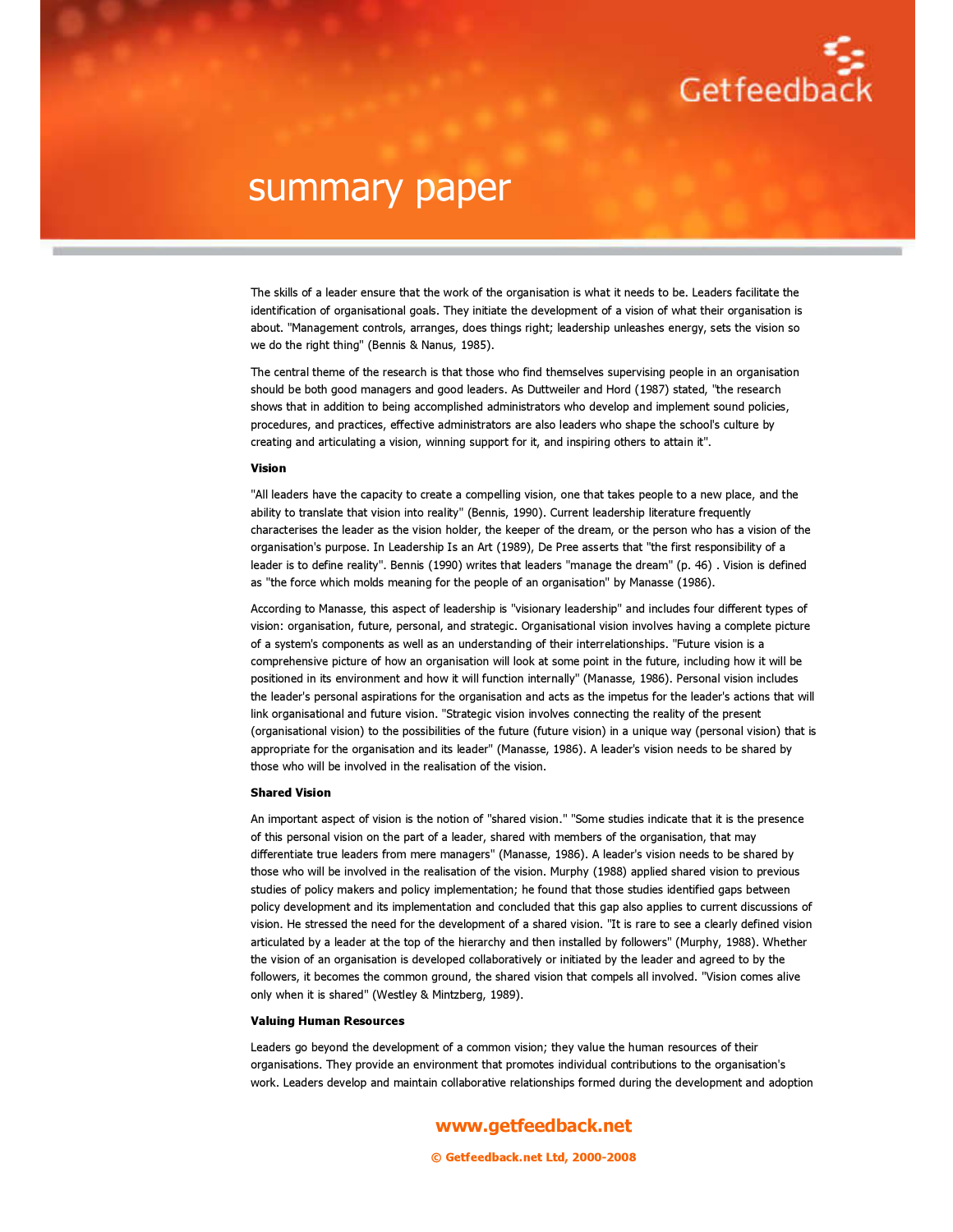

of the shared vision. They form teams, support team efforts, develop the skills groups and individuals need, and provide the necessary resources, both human and material, to fulfill the shared vision.

#### Transformational Leadership

Burns (1978) introduced the concept of transformational leadership, describing it as not a set of specific behaviors but rather a process by which "leaders and followers raise one another to higher levels of morality and motivation". He stated that transformational leaders are individuals that appeal to higher ideals and moral values such as justice and equality and can be found at various levels of an organisation. Burns (1978) contrasted transformational leaders from transactional leaders which he described as leaders who motivated by appealing to followers' self interest. Working with Burns' (1978) definition of transformational leadership, Bass (1985) asserts that these leaders motivate followers by appealing to strong emotions regardless of the ultimate effects on the followers and do not necessary attend to positive moral values. The Reverend Jim Jones of the Jonestown massive suicide could be an example of Bass's definition of transformational leadership. Other researchers have described transformational leadership as going beyond individual needs, focusing on a common purpose, addressing intrinsic rewards and higher psychological needs such as self actualisation, and developing commitment with and in the followers (AASA, 1986; Bass, 1985; Bennis & Nanus, 1985; Coleman & La Roque, 1990; Kirby, Paradise, & King, 1992; Leithwood, 1992; Leithwood & Jantzi, 1990; Leithwood & Steinbach, 1991; Sergiovanni, 1989; 1990).

In summary, the literature reveals that effective leadership in an organisation is critical. Early examinations of leaders reported the differences between leaders and followers. Subsequent leadership studies differentiated effective from non-effective leaders. The comparison of effective and non-effective leaders led to the identification of two dimensions, initiating structures and consideration, and revealed that effective leaders were high performers in both. Leadership was recognised as a complex enterprise, and as recent studies assert, vision and collaboration are important characteristics of effective leadership. What is it about certain leaders that enables them to lead their organisations to change? There is a clear progression in the research literature from static to dynamic considerations. The evolution leads to the question addressed in the next section: What are the characteristics of leaders of change?

#### 7.2 Upcoming research

#### The Leadership Trust: Theories of leadership and their application cross-culturally

A study is underway to explore the similarities and differences in leadership styles and behaviour in Asia, the UK and the USA. Preliminary findings have already been presented at conferences in Bahrain and Malaysia (q.v.). The Trust plans to extend this to Europe as a whole. This study raises the questions of whether there are corporate, national and regional cultural similarities or differences and whether there is a truly "global" leader, and it has practical implications for directors and managers moving from one organisation to another and working in foreign countries.

#### The Leadership Trust: The leadership styles of transactional and transformational leaders

To what extent do transactional and transformational leaders use directive, consultative, participative and delegative leadership styles? And what does this imply for effective leadership? A study drawing on samples from the UK and Asia has been presented at a British Academy of Management conference and is reported in a working paper.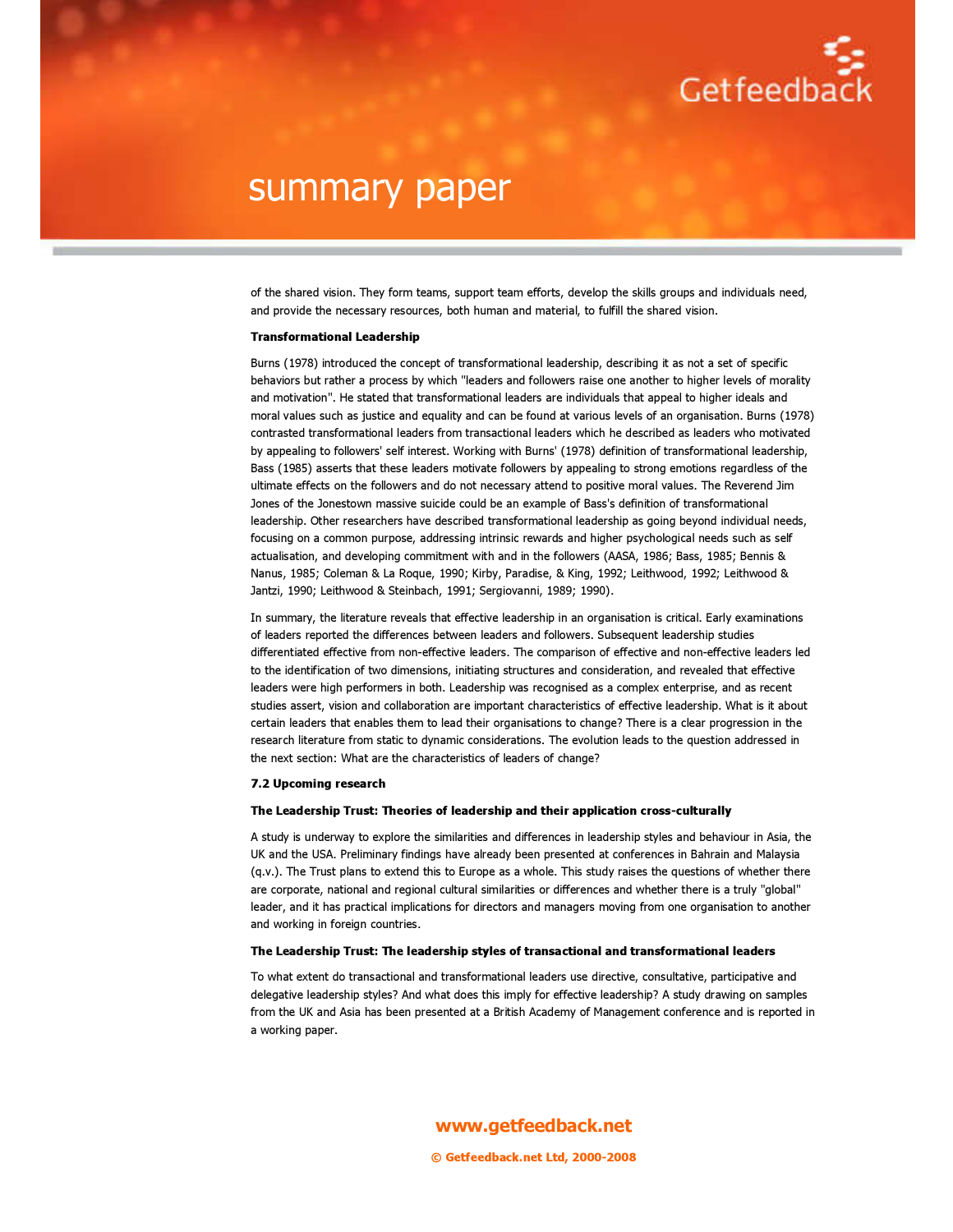

#### London Business School

The role of leadership in organisational change (Jay Conger, Rob Goffee) Personality characteristics of effective leaders & managers (Nigel Nicholson, Randall Peterson) Leadership dynamics in family firms (Nigel Nicholson) Leadership in technology organisations (Pino Audia)

#### Cranfield School of Management

Latest research promotes the connections between effective business leadership development and alignment to strategic business drivers.

They have recently launched a new research centre on the women in leadership agenda

Other current leadership research projects include (click through links for more information):

- Business Leadership & General Management Development Creating Innovative Future Practice
- Developing External Perspectives in Senior Managers
- Luck, Legacy or Leadership?
- Developing Business Through Developing Individuals

#### Havard Business School

The Leadership Initiative is an interdisciplinary initiative that strives to serve as a catalyst for cutting-edge research and course development. The initiative aspires to be at the forefront of leadership research and development in the 21 century, and aims to contribute to Harvard Business School's overriding mission to st educate leaders who make a difference in the world. The projects and course development efforts aim to capture the realities of leadership throughout the organisation (not just at the CEO level) and also the challenges of leadership in context (across time and location). The core faculty collaborates and builds alliances with individuals and organisations across the globe. In addition, the initiative offers executive education programs and provides resources for interdisciplinary collaboration.

#### Insead

Current research projects include research into how use of humour impacts leadership behaviour. Specifically the study investigates the mechanisms through which humour influences interaction dynamics in the role of a leader.

Promoting the importance of innovation and risk management, the 2004 conference includes key academic speakers on business risk and decision making including Dr Charles Galunic.

The INSEAD-PricewaterhouseCoopers Research Initiative on High Performance Organisations (HPO) is a fiveyear research program to study how high performance organisations operate and create value. The initiative will conduct research in strategy formulation, risk taking and management, resource acquisition and allocation, organisational design and change, creating and managing internal and external networks, intellectual capital development and knowledge management, and performance measurement.

#### Henley Management College

HMC are currently promoting their research on the BT Global Challenge Yacht Race. The accompanying booking is Inspiring Leadership: Staying Afloat in Turbulent Times. Cranwell-Ward, Jane. The topic is leadership and emotional intelligence.

www.getfeedback.net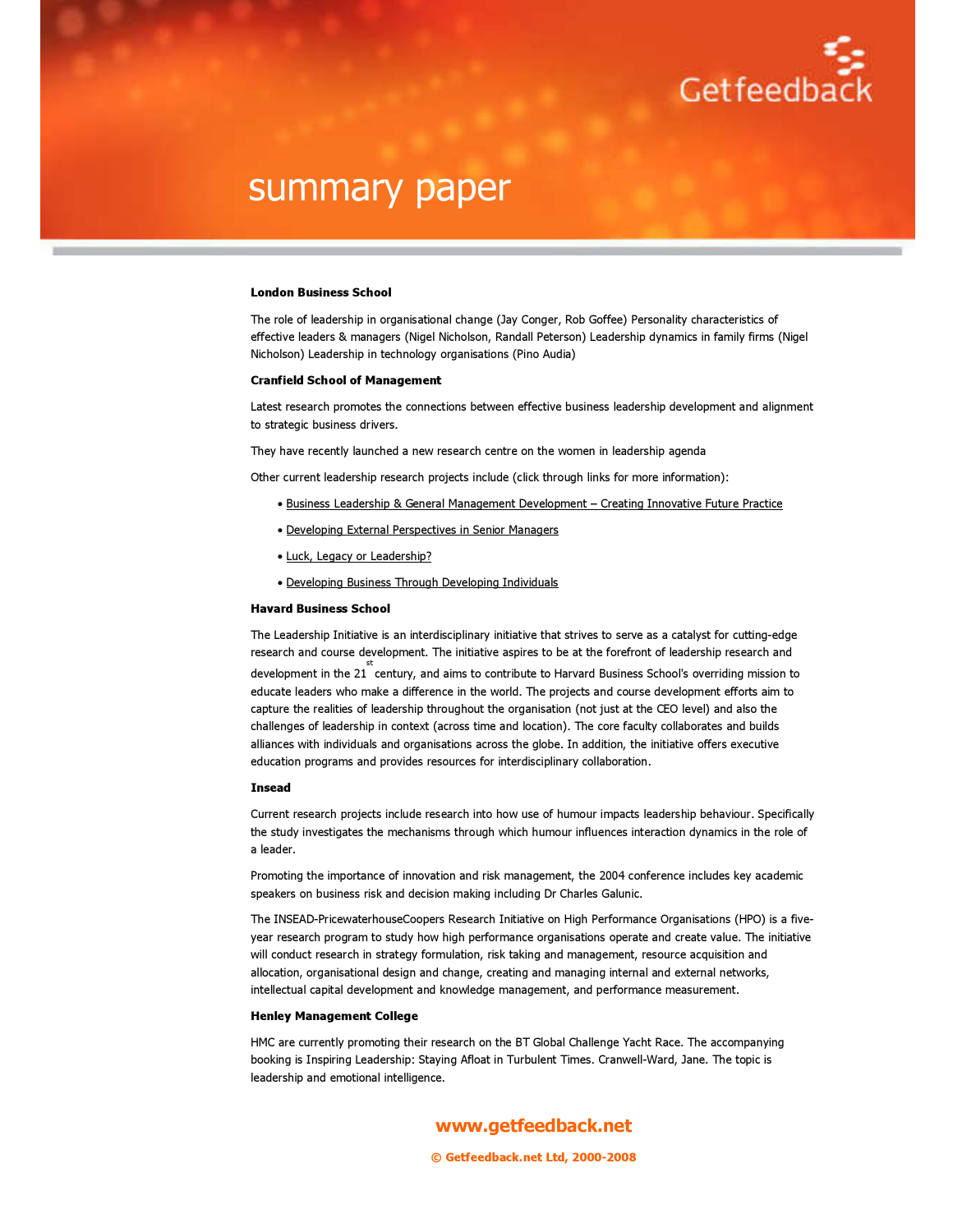

#### Ashridge

Current research projects include the power of story telling and living with change and uncertainty. Key speakers include Phil Hodgson and Randall White.

#### Roffey Park

A new research programme into the effectiveness of global leaders sets out to examine the implications of the complex challenges and opportunities of globalisation on leadership requirements. The research focuses on what kinds of leaders are required in an increasingly global business place to enable organisations to compete successfully, what capabilities are required and what strategies are being used to develop them. This project builds on our earlier research in this area that examined the range of approaches used by companies to recruit, develop and retain international managers.

The research will be conducted through case studies with large international organisations. The key findings will be published in a report in October 2004

#### Centre for Creative Leadership

Summary of current research projects:

Choices and Tradeoffs of High-achieving Women - Originally, the purpose of this project was to develop a better understanding of the dilemmas high-achieving women face in defining and shaping their careers. That has been done and the findings have been published in the Academy of Management Journal and in the new book from Jossey-Bass/Wiley, Standing at the Crossroads: Next Steps for Developing High-Achieving Women by Marian Ruderman and Patricia Ohlott. The understanding developed during the course of this study has been incorporated into CCL's Women's Leadership Program. The relevance of this work for international women managers is discussed in an article in Euro Business and in a forthcoming article in the Center publication, Leadership in Action. The project team is now extending some of their work to include men. In this extension, researchers are specifically looking to see if there are gender differences with regard to work/life issues for men and women managers.

Connected Leadership - This is an action-research project aimed at creating concepts and practices for developing leadership beyond the individual leader. The project framework sees leadership as a collective networked activity engaged in by people sharing work in a community or organisation in order to set direction, gain commitment, and create alignment. Leadership development in this sense is thus aimed not just at individuals, but also at the connection between individuals; and not just at groups and organisations but at the connections between such aggregates. In the first year, the project is casting a wide conceptual net to include understanding connectivity and networks, leadership strategy, organisational capacity for leadership, and the role of leadership in facing complex, adaptive challenges.

Emerging Leaders - The purpose of the project is to create a knowledge base which can help us to better understand the leadership development needs of the Emerging Leaders population, which we define as professional staff under 35 years of age. To this end we gathered data and worked with clients on the following questions:

## www.getfeedback.net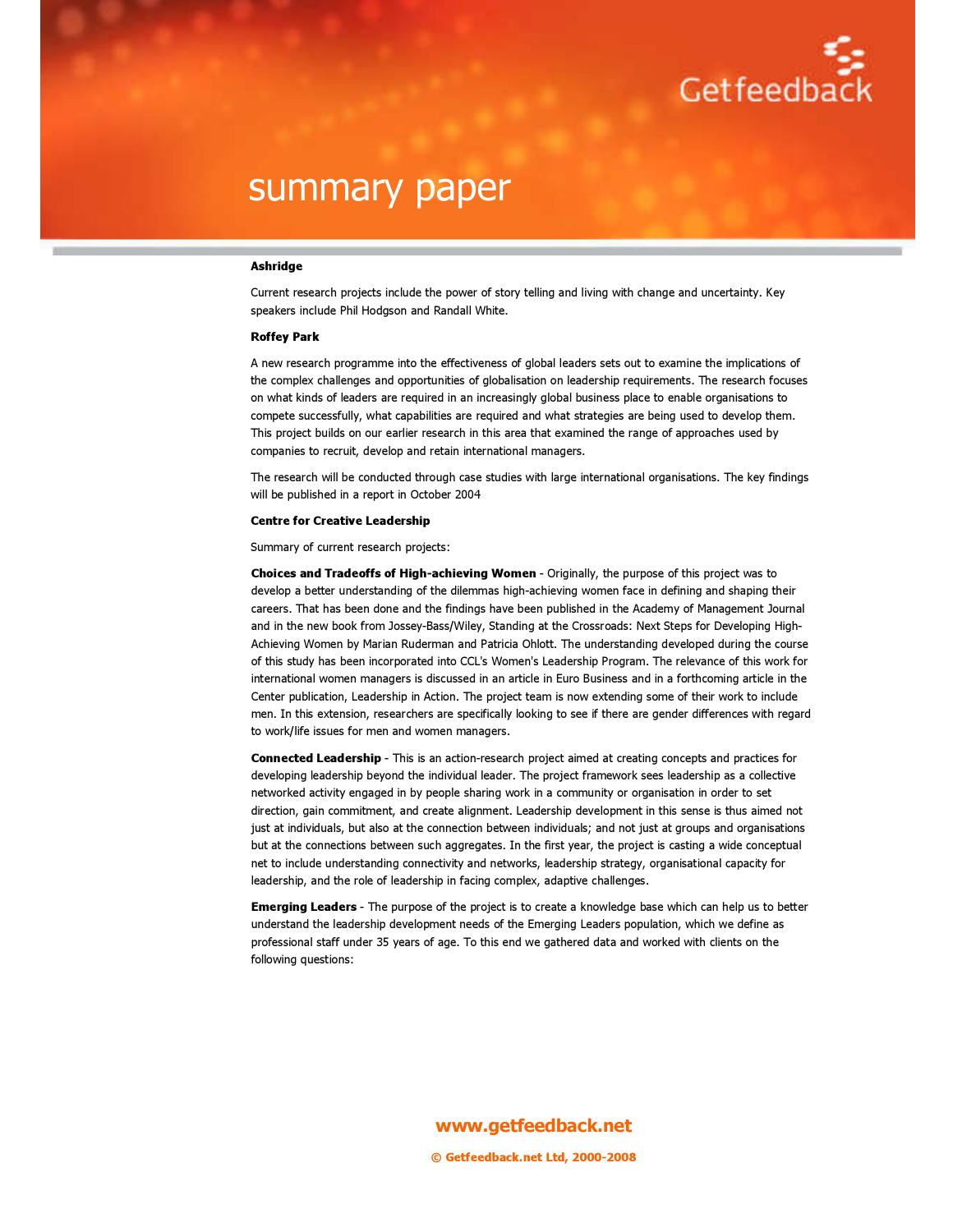

- What are the leadership development needs of emerging leaders? How do these needs differ from those of other age groups?
- What are the learning styles of emerging leaders?
- How do these learning styles differ from those of other age groups?
- What are the challenges emerging leaders face in defining and shaping their careers?
- What are the challenges of working across generations?

The project team finished collecting data in December 2002, and currently have a research database with over 3400 valid observations. Initial findings are now available in the Emerging Leaders Research Summary Report, and is now available in PDF format free of charge. The report can be downloaded by clicking on the hyperlink provided below. It is anticipated that additional findings will be available in the next six months after more detailed analysis has been performed.

#### Emerging Leaders Research Summary Report

Leadership Across Differences: Reconciling Ethnicity, Religion, Gender, and Culture - In an increasingly interdependent and diverse world, a major leadership challenge is, and will increasingly be, the need to lead groups of people with very different histories, perspectives, values, and cultures. The purpose of this project is to identify leadership strategies that may prevent or reduce group conflict in organisations when the conflict mirrors tension over religious, ethnic, gender, or racial differences prevalent in the society at large. This is a multi year, multi-country project and our long-term goal is to develop a process to teach people who hold leadership roles how to prevent or resolve this type of group conflict in organisations.

Storytelling - This project aims to collect, understand, and document stories that we are using at CCL in leadership development, and to disseminate our findings in order to further the understanding of the use of storytelling in the business community.

Sustainability - This project was started to learn about the leadership qualities associated with being able to change the direction of an organisation to adopt the principles of environmental sustainability. A goal is to learn what is needed to teach these skills and capabilities to other potential leaders.

www.getfeedback.net